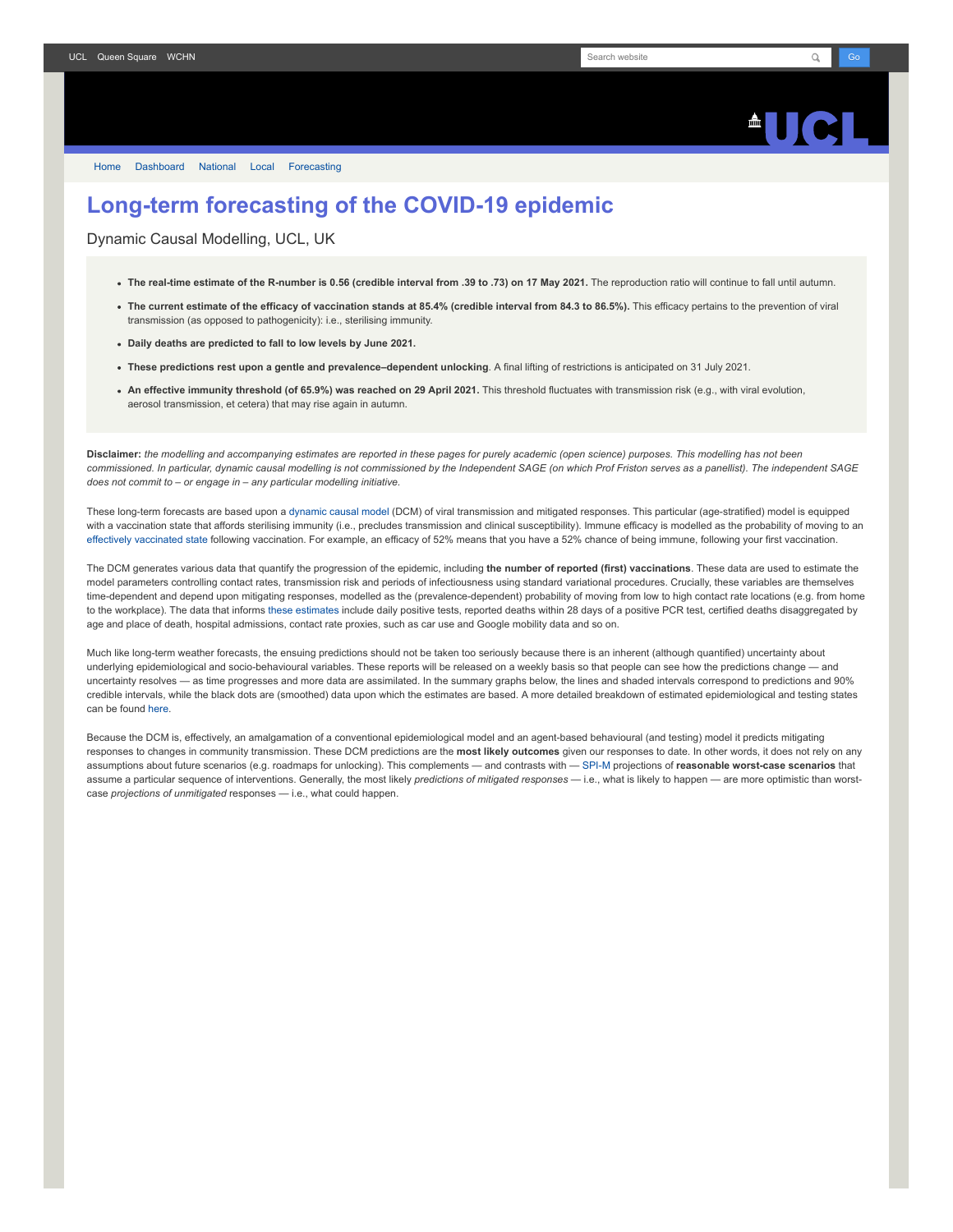

**Prevalence and reproduction ratio:** this panel provides a forecast of (i) the **prevalence of infection** and (ii) the reproduction ratio or **R-number** (blue and orange lines, respectively) with their accompanying confidence intervals (shaded areas). These forecasts are based upon parameters estimated from the data up until the reporting date (the vertical line). The data include [GOV.UK estimates](https://www.gov.uk/guidance/the-r-number-in-the-uk#latest-r-and-growth-rate) of the R-number, which are shown for comparison with the DCM estimates.

The DCM estimate of the R-number is based upon a [generative model](https://en.wikipedia.org/wiki/Generative_model) (i.e., a real-time estimate using data assimilation), while the [consensus estimates from the SPI-M](https://www.gov.uk/guidance/the-r-number-in-the-uk#contents) are based upon retrospective (e.g., Bayesian regression) analysis of recent data and are therefore treated as a lagged estimator. The black dots correspond to the GOV.UK (SPI-M consensus) estimates moved backwards in time by 16 days from their date of reporting.

**Attack rate and immunity:** this panel shows long-term forecasts of **attack rate, population or herd immunity** and the percentage of people who have been vaccinated. In addition, an estimate of the **effective immunity threshold** is provided (yellow line). The vertical line illustrates the time at which population immunity reaches the effective immunity threshold. Based upon the changes in testing, death rate and other data, one can estimate the efficacy of vaccination. The attack rate corresponds to the number of people who have been infected since the onset of the outbreak (blue line). This can be supplemented with a small proportion of the population that is estimated to have preexisting immunity (e.g., mucosal immunity or cross immunoreactivity with other SARS viruses), shown in red. The combination can be read as the herd or population immunity.

The effective immunity threshold is based upon the effective reproduction ratio under pre-pandemic contact rates. The reproduction ratio corresponds to the product of the contact rate, transmission risk and mean infectious period. Note that the effective immunity threshold fluctuates. This reflects the fact that transmission risk changes with time. In this model, transmission risk is modelled as a seasonal fluctuation multiplied by smooth function of time ([parameterised with a discrete cosine set](https://www.medrxiv.org/content/10.1101/2021.01.10.21249520v1)). A fluctuating transmission risk accommodates changes in transmissibility (e.g., due to viral evolution) that is contextualised by seasonal variations in transmission (e.g., due to changes in temperature, humidity, socialising outdoors and the propensity for aerosol transmission).

**Daily deaths:** this panel shows fatality rates as assessed by patients who died within 28 days of positive PCR test and people who died from certified COVID-19. The former represents an underestimate of COVID-related mortality, where the degree of underestimation depends upon testing rates. The discrepancy is adequately modelled by evaluating the probability of succumbing to COVID-19 and having had a positive PCR test within 28 days.

**Mobility and lockdown:** a long-term forecast of locking and unlocking, based upon car use as quantified by the Department of Transport and - in this graph - Google mobility data. These measures of mobility are expressed in terms of the percentage of pre-pandemic levels. The expected mobility has been thresholded at three levels to illustrate different levels of lockdown. The dates on the lower (graded pink) bar annotate a transition from a more restrictive level of mobility to a less restrictive level. Forecasts of mobility are based upon underlying contact rates that depend upon the prevalence of infection—and are then modulated with a smooth function of time (parameterised with Fourier coefficients). The vertical dotted lines depict dates from Roadmap 3 of an early scenario modelling by Imperial College. Predictions of unlocking are in remarkable agreement with these tentative dates.

This dynamic causal model includes age-stratification into three groups (below the age of 25, between 25 and 65 and over 65 years of age). The contact rates within and between the three groups (for high and low contact rate locations) are estimated from the data, under mildly informative lognormal shrinkage priors. Please see the following [technical report](https://arxiv.org/abs/2011.12400) for further technical details.

## **Changes since last report:**

Fluctuations in transmission risk are modelled with a basis set comprising error functions (as opposed to cosine functions). This means that transmission risk is modelled as an increasing function of time that modulates a seasonal fluctuation. Slight increase in shrinkage priors on periods of infection.